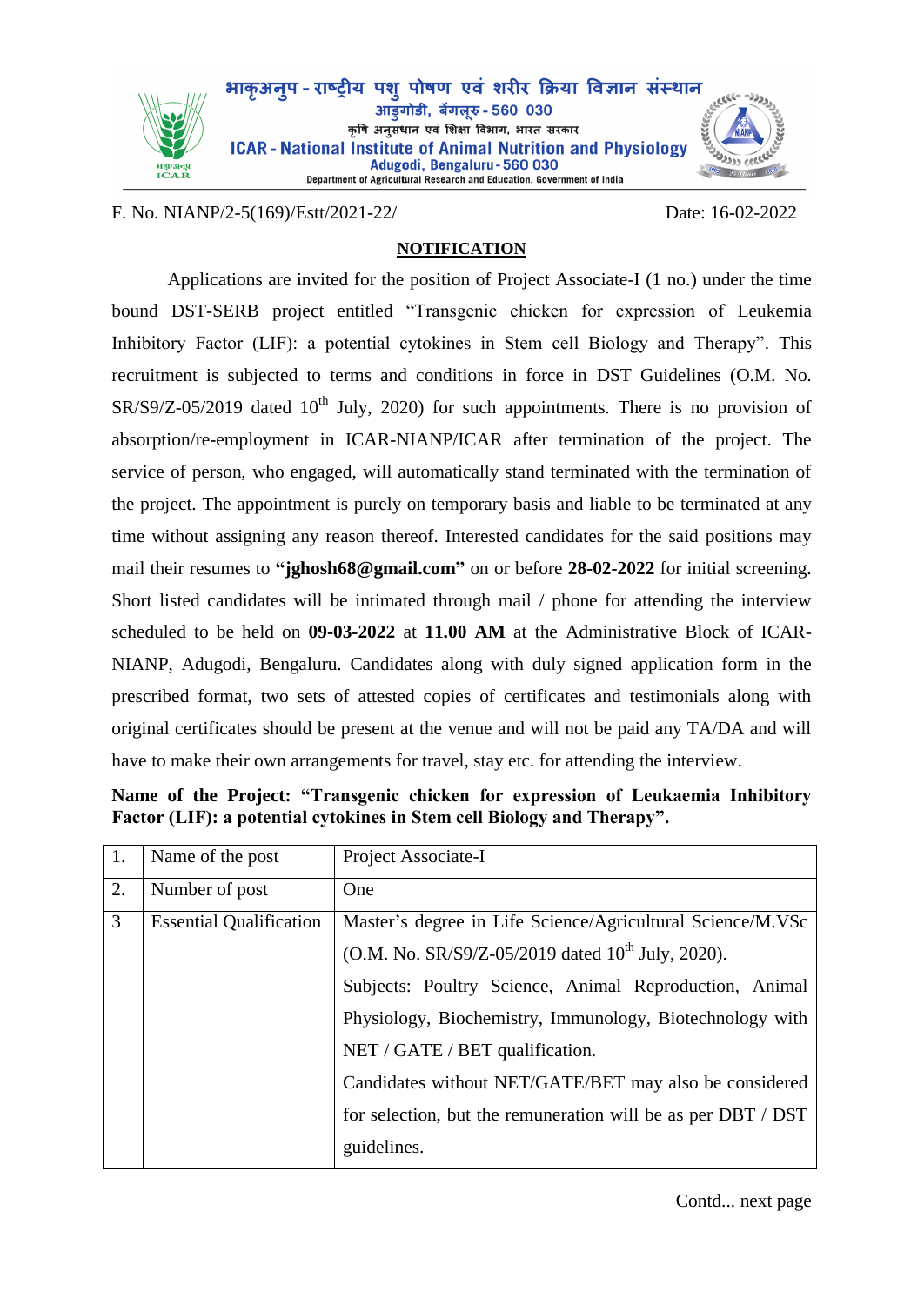| $\overline{4}$   | Desirable Qualification | Experience in handling birds/poultry, cell culture procedure, |  |  |  |
|------------------|-------------------------|---------------------------------------------------------------|--|--|--|
|                  |                         | molecular biology techniques such as RNA isolation, PCR,      |  |  |  |
|                  |                         | qPCR, immunocytology, gel electrophoresis techniques,         |  |  |  |
|                  |                         | semen analysis, Candidates support their research experience  |  |  |  |
|                  |                         | with publication in Scientific International journals.        |  |  |  |
| $\overline{4}$ . | Remuneration            | Rs. $31,000 + 24\%$ HRA per month. HRA will be provided, if   |  |  |  |
|                  |                         | no accommodation is provided (as per DST guidelines).         |  |  |  |
| 5.               | Duration of the project | Up to $20^{th}$ January 2025.                                 |  |  |  |
| 6.               | Age Limit               | Upper age limit 35 years: Age relaxation for SC/ST/OBC/PH     |  |  |  |
|                  |                         | women candidates will be extended as per DST<br>and           |  |  |  |
|                  |                         | guidelines.                                                   |  |  |  |

 -/sd/- Administrative Officer

 $\overline{\phantom{a}}$